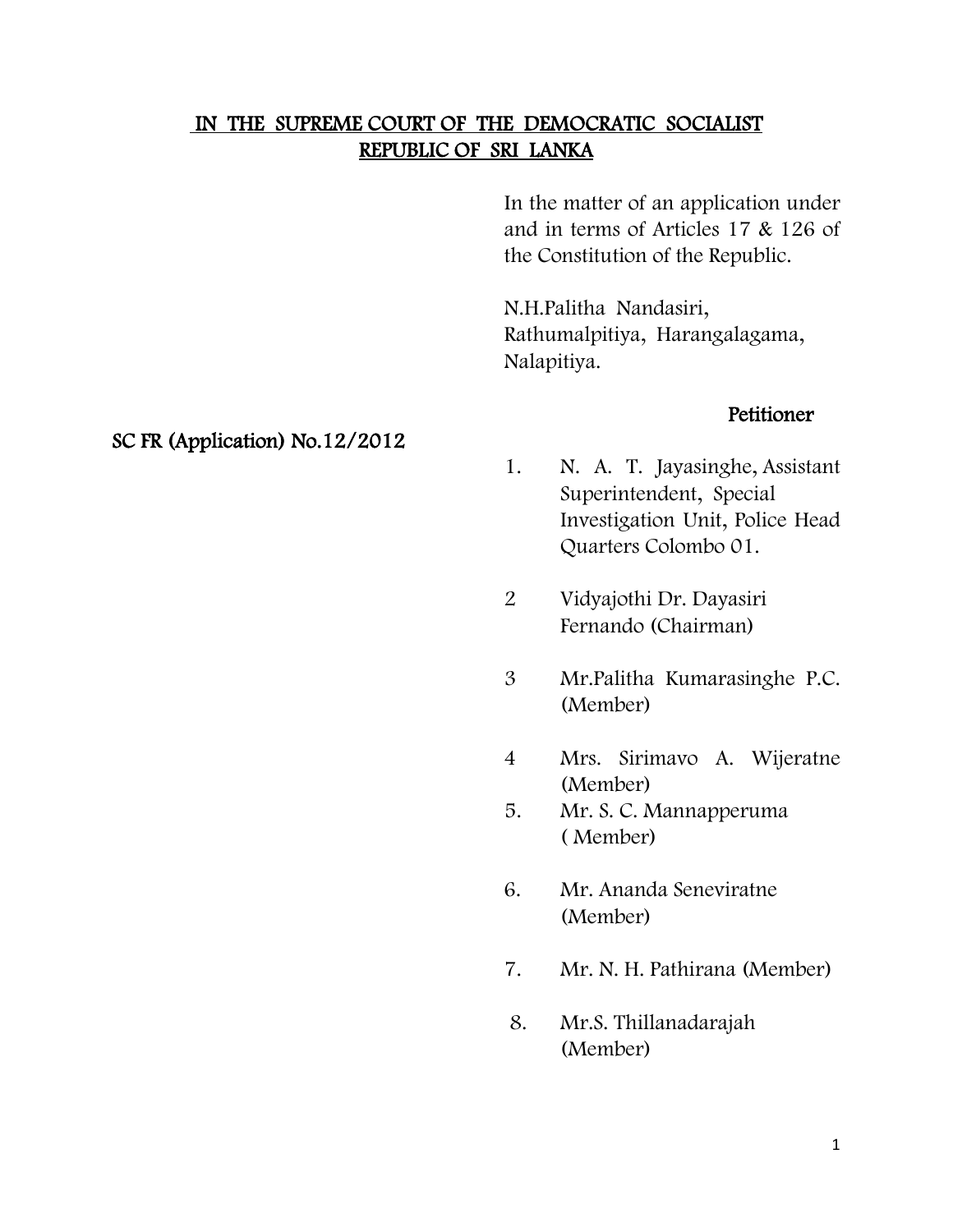- 9. Mr. M. D. W. Ariyawansa (Member)
- 10. Mr.A. Mohamed Nahiya (Member) The 2<sup>nd</sup> to 10<sup>th</sup> Respondents of The Public Service Commission 177, Nawala Road, Narahenpita.
- 11. Inspector General of Police, Sri Lanka Police Head Quarters, Colombo 01.
- 12. R. A. Karunasoma, Inquiring Officer, Disciplinary Inquiry, 176A, Kadawathgama, Hulangama, Matale.
- 13. Hon. Attorney General, Attorney-General's Department, Colombo 12.

## Respondents

BEFORE: B. P. Aluwihare, PC, J Priyantha Jayawardena, PC, J & Upaly Abeytrathne, J.

COUNSEL: J.C.Weliamuna with Pulasthi Hewamanne for the Petitioner.

Rajiv Goonatillake, SSC, for the Respondents.

ARGUED ON: 07.03.2017

#### DECIDED ON: 04.08.2017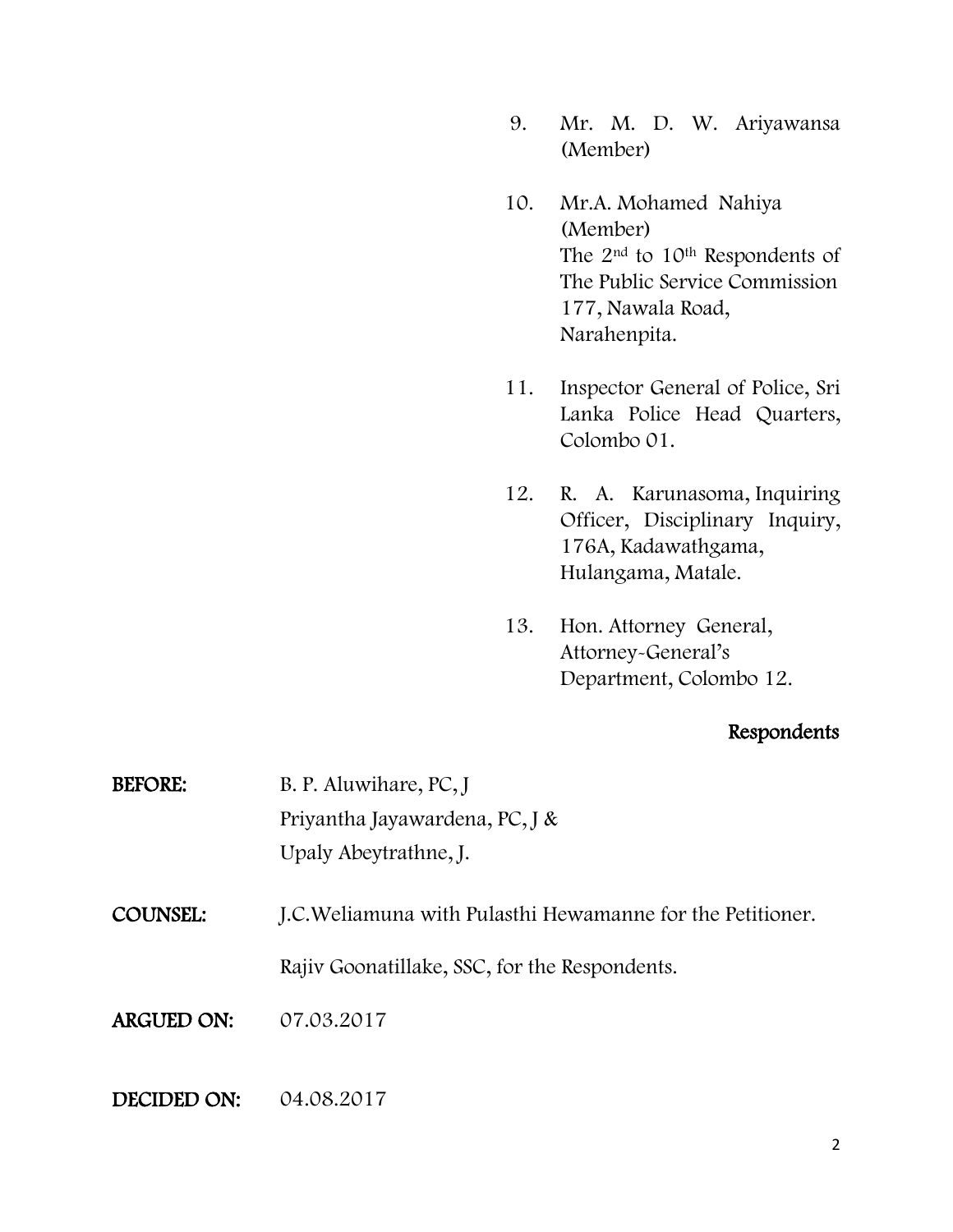# ALUWIHARE, PC, J:

In this application the Petitioner complains that the holding of a disciplinary inquiry against him and the subsequent decision to demote the Petitioner from the rank of Sergeant to the rank of Police constable by the Inspector General of Police (the 11th Respondent) is irrational and arbitrary and had resulted in the infringement of his fundamental rights.

The court granted leave to proceed for the alleged violations under Articles 12 (1) and 14 (1) (g) of the Constitution, against the 1<sup>st</sup>, 11<sup>th</sup> and 12<sup>th</sup> Respondents.

The grievances complained of appear to be twofold:-

- (1) The disciplinary inquiry was conducted contrary to Police Departmental orders. And
- (ii) The demotion of the Petitioner was without sufficient cause and is excessive and contrary to principles of fairness and proportionality.

It is further alleged that the demotion meted out to the Petitioner was due to one Ranjith Abeysinghe prevailing upon the police and influencing the decision making process, with regard to the punishment meted out to the Petitioner.

## Facts:

On the 7th of November, 2009, the Petitioner who was attached to the Traffic Branch of the Hatton Police has been on duty accompanied by Constable Wickramasinghe. Petitioner had stopped a vehicle due to the erratic manner in which it was being driven. When he approached the vehicle, he had observed that both the driver and the passengers in the vehicle were under a state of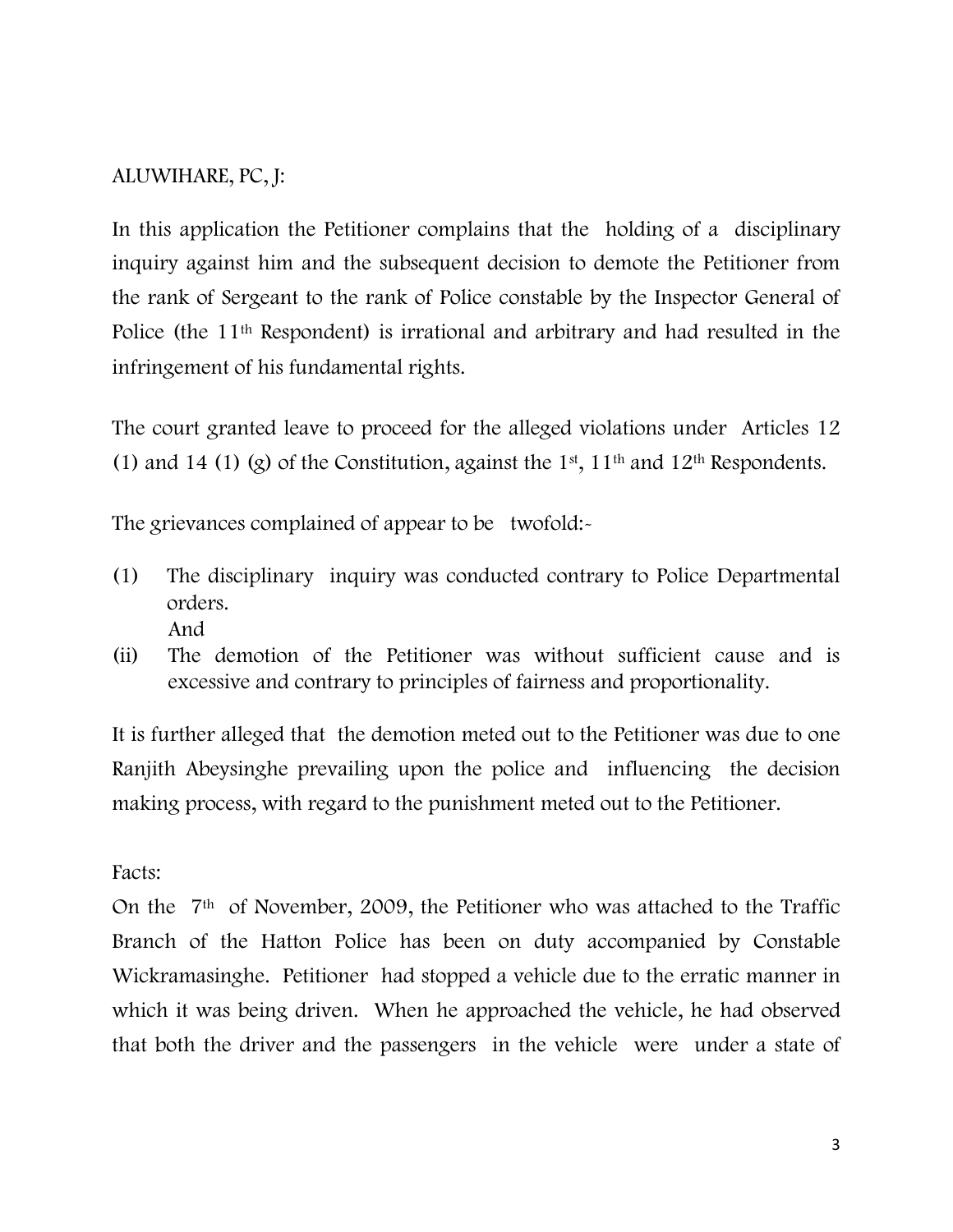intoxication. The driver had identified himself as Ranjith Abeysinghe and the Petitioner says the driver did not possess a valid driving license.

Having brought the vehicle concerned and the driver and the other occupants to the Police Station, when the Petitioner took steps to subject the driver Ranjith Abeysinghe to a Breathalyzer test, he had not cooperated. As a result, the Petitioner states that he had had to produce him before the medical officer Dickoya Base Hospital, who had given a report to the effect that Abeysinghe's breath was smelling of alcohol.

Having returned to the Police Station, the petitioner had got another officer to record a statement from Abeysinghe and he had been released on (police) bail with instructions to appear before the Hon. Magistrate of Hatton on 10<sup>th</sup> November, 2009. On the said date Ranjith Abeysinghe had pleaded guilty to both counts; driving after consuming liquor and driving without a valid driving license and a fine of Rs. 7,500/-. had been imposed on him.

The Petitioner goes on to say that on the day of the detection referred to above, Ranjith Abeysinghe was released from Police Station within about three and half hours, after attending to the formalities in connection with the detection. The Petitioner had added that while Abeysinghe was at the Police Station several acquaintances of his had come to the police station and the two passengers had wanted the petitioner, via their mobile phones, to speak to prominent politicians, and senior police officers, but the Petitioner state that he did not accede to their requests. Further the Petitioner had wanted them to use their phones outside the area where he was attending to the duties.

About a month after the incident, somewhere in December, 2009 both the Petitioner and Constable Wickremasinghe had had to make statements to the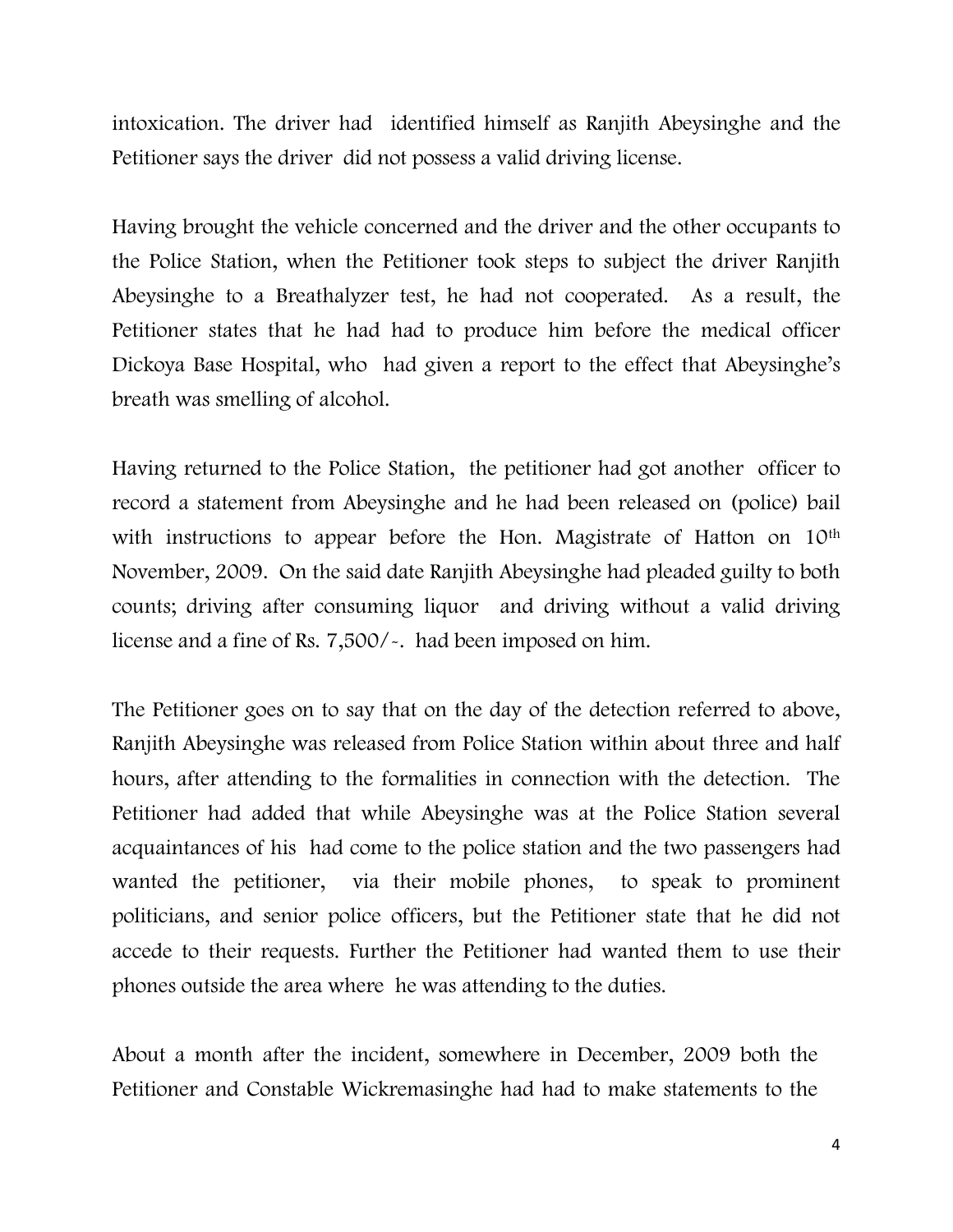Police Special Investigation Unit (SIU) over a complaint made by Abeysinghe against the Petitioner.

Subsequent to the recording of the statements, a charge sheet containing 10 charges had been served on the Petitioner which was followed by an inquiry presided over by the 12th Respondent who acted as the sole inquiring officer.

Petitioner asserts that the inquiring officer  $(12<sup>th</sup>$  Respondent) was accompanied by the complainant Ranjith Abeysinghe every time he came to the inquiry as well as, when he left it.

The inquiry, the Petitioner states, had been concluded in seven days and he had been found guilty of 9 charges leveled against him and the 11th Respondent had demoted him from the rank of Sergeant to Constable as a punishment.

As referred to earlier, the Petitioner had alleged that, on one hand the disciplinary inquiry was held in a manner to please Ranjith Abeysinghe due to his connections to senior officers of the Police and politicians and further alleges that the disciplinary inquiry was held contrary to the Police Departmental Order A7 (Annex 1).

With regard to the first aspect of the complaint of the Petitioner, it would be pertinent to consider the position taken up by Ranjith Abeysinghe at the inquiry. In his statement (to the S.P. Ganeshanadan) he had said that he holds the post of General Manager (Sales) at C.I.C Agro Industries and had admitted that he was at the wheel of the vehicle, in question. He had also admitted that he was driving the vehicle after consuming liquor and that he was not in possession of a driving license at the time. He also had stated that he got various individuals, including Senior Police Officers, Secretaries to various Ministries and Judicial Officers to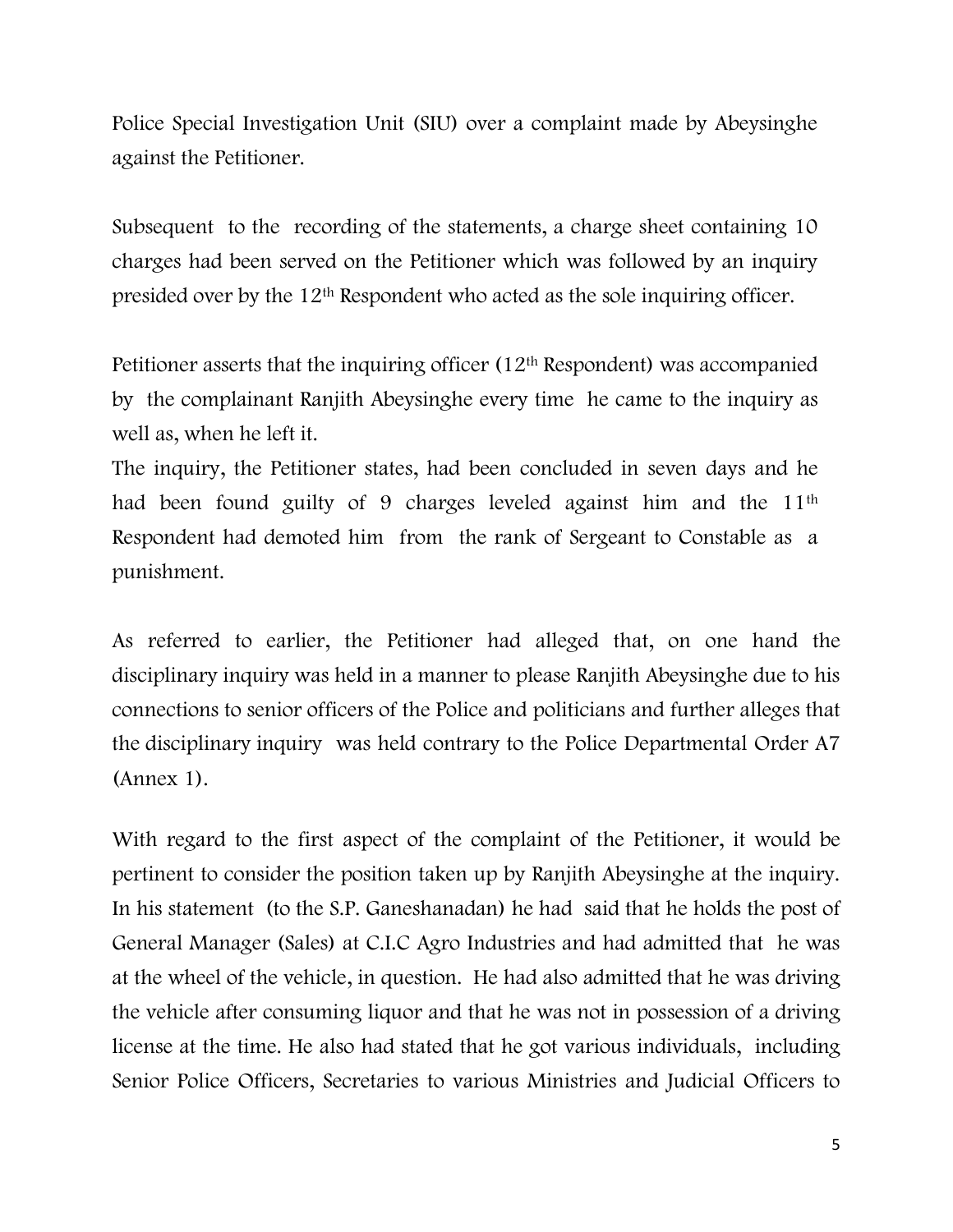speak to the Police to resolve this issue without proceeding with the matter any further. Abeysinghe says the Petitioner did not heed to any of them, but informed him that he would be prosecuted.

Although the conduct of Abeysinghe is not in issue in these proceedings, it must be noted that Abeysinghe's conduct cannot be condoned and certainly unbecoming of one purportedly holding such a position in a prestigious organisation like C.I.C. Abeysinghe had a moral obligation to assist the Petitioner in the conduct of his investigation when he was found driving a vehicle without his license and having consumed alcohol to the detriment of the other road users. Not only had he committed a serious misdeed by attempting to interfere with the course of justice, but had also refused to take the Breathalyzer test which all law abiding citizens are required to undertake when requested by the law enforcement.

The Petitioner alleges that Abeysinghe was motivated by his refusal to drop the prosecution, without causing an embarrassment. He alleges further that the decision to demote him was also due to Ranjith Abeysinghe's influence.

At the inquiry, Abeysinghe and some others who gave evidence had referred to the foul language the Petitioner is alleged to have used in addressing Abeysinghe. The words are too offensive to be quoted in a judgment.

Abeysinghe had a duty to assist a police officer in the discharge of the duties in view of the fact that not only were the charges serious, he had also admitted them and pleaded guilty in court. Instead, he not only refused to take the Breathalyzer test, but attempted to prevail upon the Petitioner not to perform his duty. Further, he had aggravated the matter of getting others who were in authority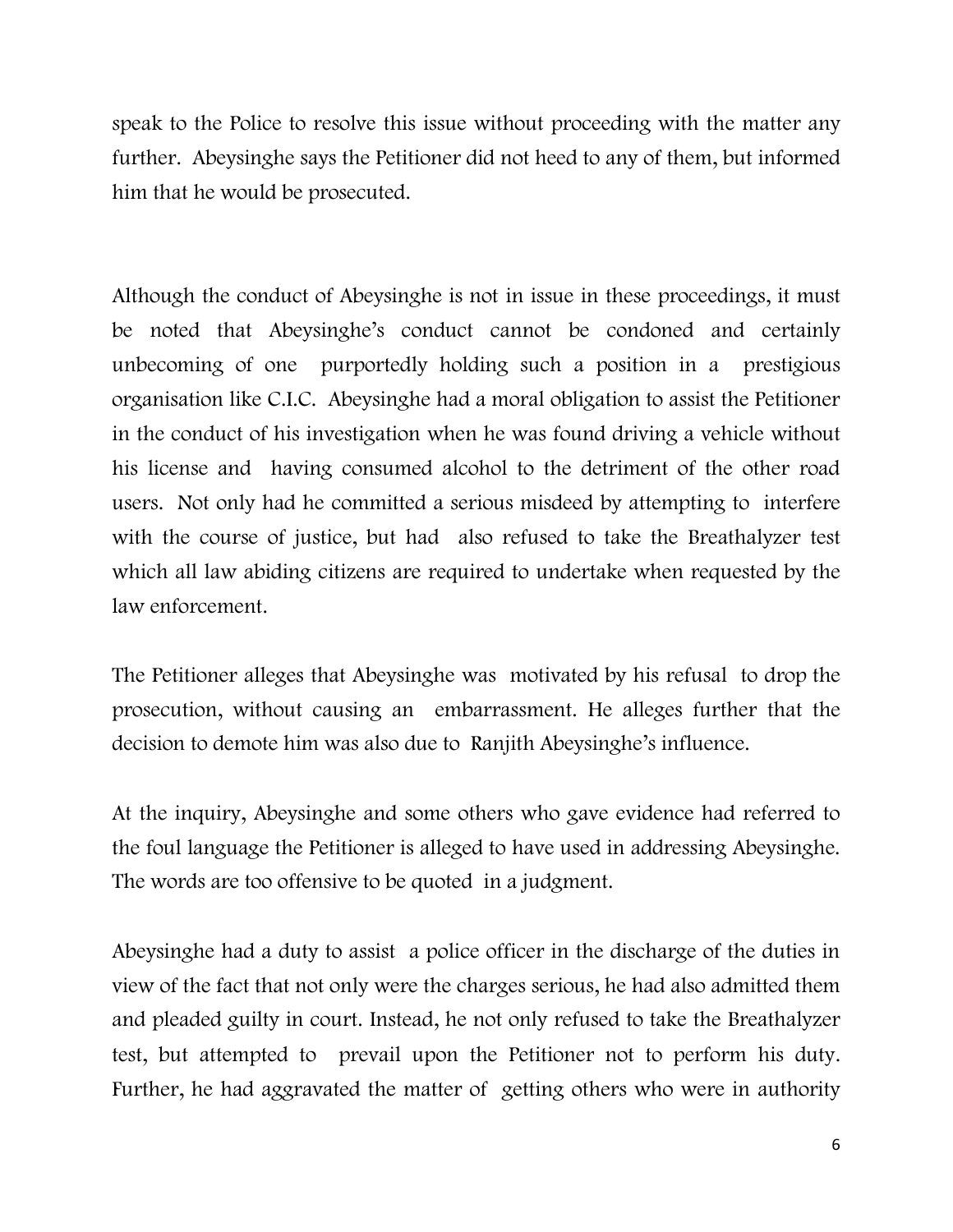and who he thought could influence the Petitioner in the performance of his duties, to speak to him. Abeysinghe in his statement to the Inquiry Officer (R1) had said even after he came to Colombo he phoned the Petitioner and asked whether the case could be dropped.

Given the nature of the human mind, it is quite possible that the conduct of Abeysinghe and his acquaintances would have irked the Petitioner.

The Petitioner being a police officer, however, is required to act without getting ruffled even in the face of such reactions by the public and is expected to perform his duties in a dignified manner and cannot under any circumstances afford to use disparaging language. It had been pointed out by the 11th Respondent that the Petitioner had been previously found guilty of such misconduct and had been dealt with disciplinary (R4). Perusal of R4, however, reveals it had been an incident subsequent to the one referred to in these proceedings. Thus, it appears that there had been no similar complaints against the Petitioner up to the date of the impugned incident which was the 7th November, 2009.

The Petitioner in this application had sought, among other reliefs, to have, the charge sheet and the findings of the disciplinary held against him declared null and void on the basis that the inquiry had been conducted contrary to the Police Departmental Order A7 (P15b)

The Petitioner had subjected himself to the jurisdiction of the inquiry and if he was of the opinion that the constitution of the inquiry was not in conformity with the applicable rules, it was up to him to raise the issue as a preliminary matter.

In Rathnayake vs. Attorney General 1997 2 SLR pg. 98 Chief Justice G.P.S. De Silva held that every wrongful act is not sufficient grounds to complaint of an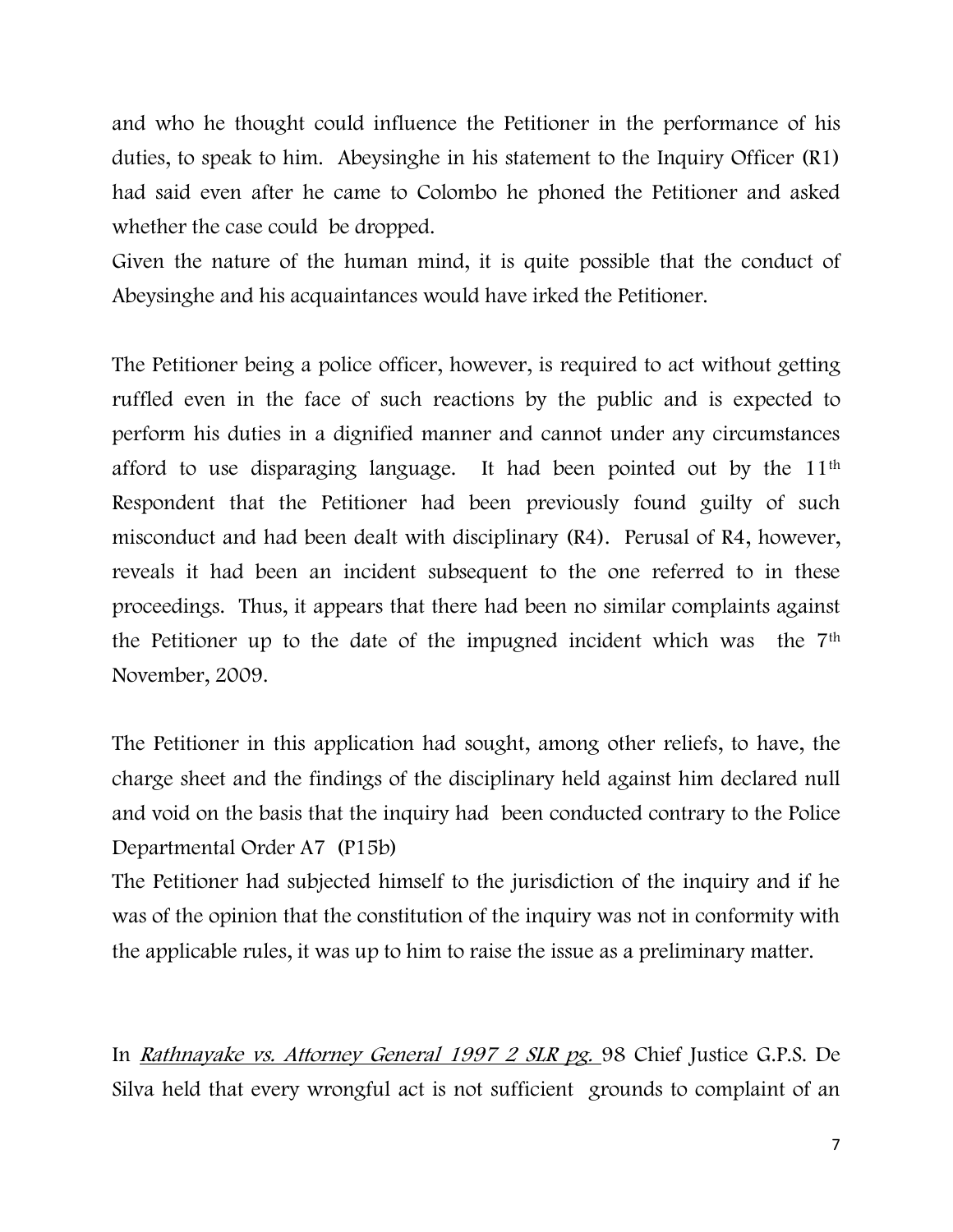infringement of fundamental rights. The Petitioner must establish unequal or discriminatory treatment.

It was also the contention of the learned counsel for the Petitioner that the Disciplinary Order, by which the Petitioner was demoted to the rank of constable, was excessive under the circumstances of the case and contrary to the principles of fairness and proportionality.

It was further submitted that the Deputy Inspector General of Nuwara Eliya, upon receiving the disciplinary findings against the Petitioner, recommended that one increment of the Petitioner's salary be deferred. The Respondents have not denied this assertion, although there is no document before us, to that effect.

The 11th Respondent in his Disciplinary order (P13) had taken into account the importance of maintaining discipline within the Police Department and that the manner in which the Petitioner has conducted himself is not a conduct that is expected of, by the public. The 11<sup>th</sup> Respondent, however, does not appear to have taken into account the mitigatory factors in favour of the Petitioner referred to above, which the 11th Respondent ought to have considered prior to deciding on the punishment that was to be meted out to the Petitioner. In that context, I am of the view the Petitioner had been denied the protection of the law envisaged in article 12 (1) of the Constitution.

Accordingly, I hold that the Petitioners' fundamental right enshrined in article 12 (1) of the Constitution has been violated by the 11th Respondent.

Accordingly the Disciplinary Order P13 is quashed and this court directs the Inspector General of Police to impose a punishment that is commensurate with the disciplinary breaches, the Petitioner had been found guilty o after considering the aggravating factors as well as migratory factors favourable to the Petitioner.